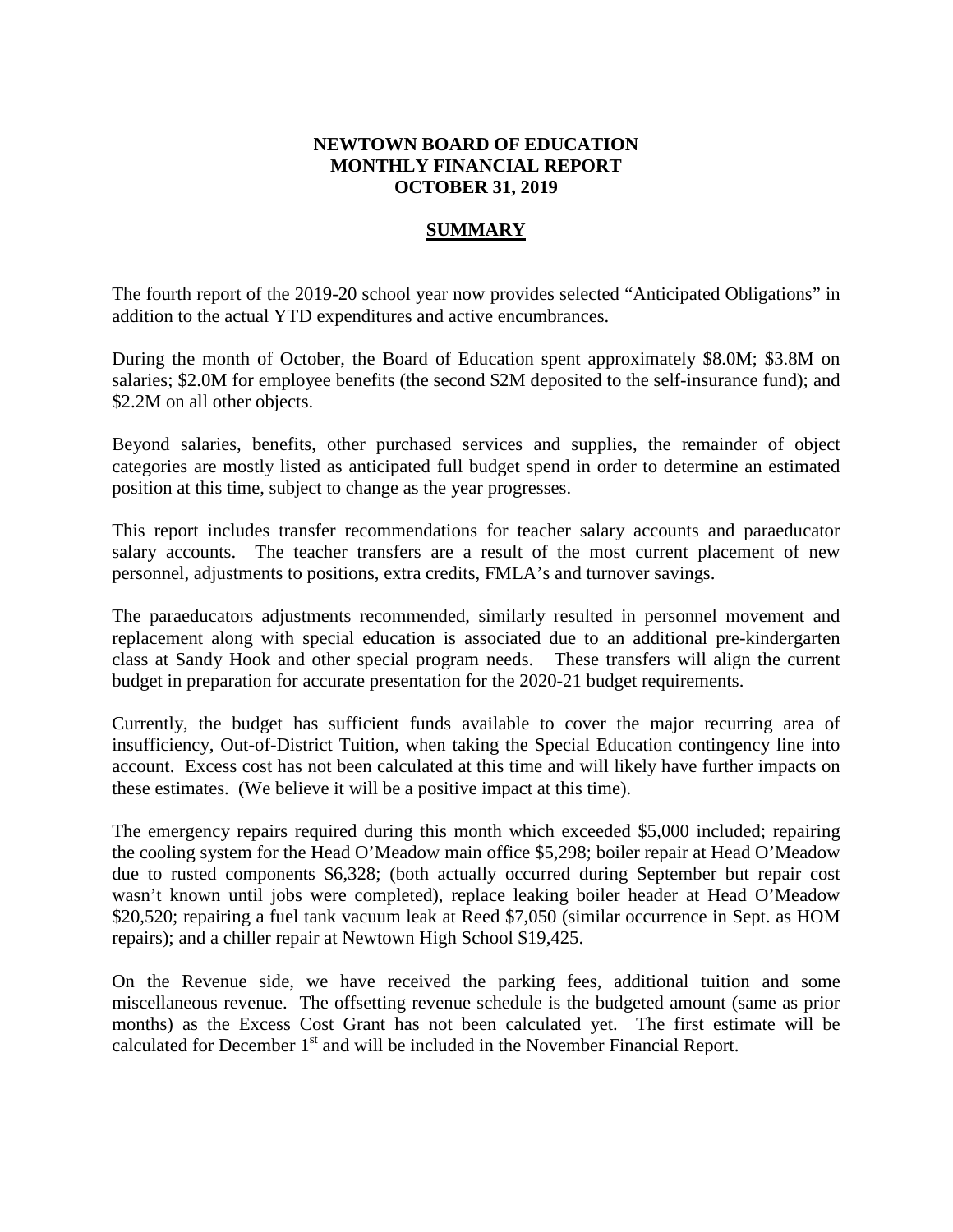The budget will continue to be closely monitored with any further impacts being shared, as appropriate.

Ron Bienkowski Director of Business November 14, 2019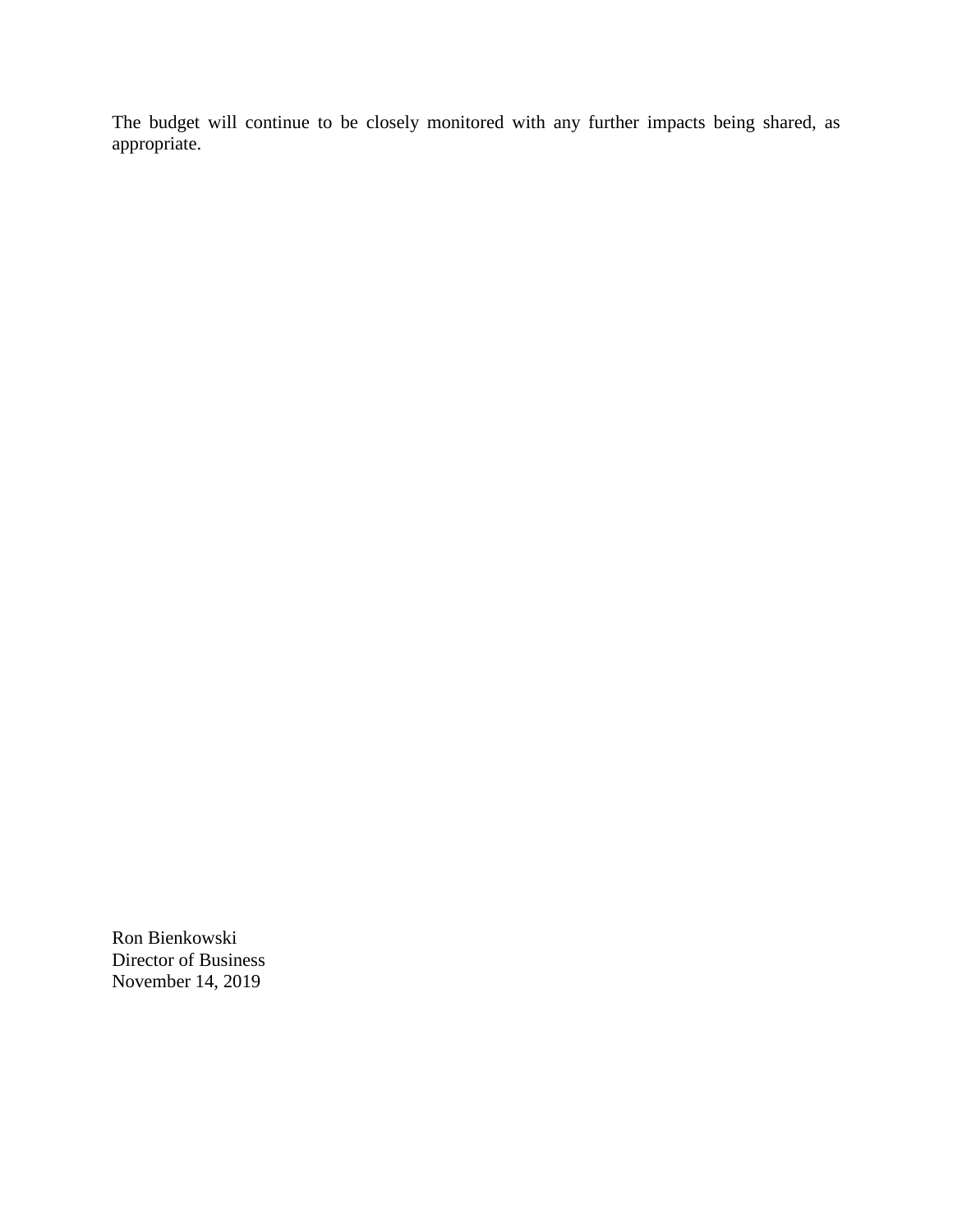# **TERMS AND DEFINITIONS**

The Newtown Board of Education's Monthly Financial Report provides summary financial information in the following areas:

- $\bullet$  Object Code a service or commodity obtained as the result of a specific expenditure defined by eight categories: Salaries, Employee Benefits, Professional Services, Purchased Property Services, Other Purchased Services, Supplies, Property, and Miscellaneous.
- Expense Category further defines the type of expense by Object Code
- Expended 2018-19 unaudited expenditures from the prior fiscal year (for comparison purposes)
- Approved Budget indicates a town approved financial plan used by the school district to achieve its goals and objectives.
- Current Transfers identifies budget transfer recommended for current month action.
- Current Budget adjusts the Approved Budget calculating adjustments  $(+)$  or  $-)$  to the identified object codes.
- Year-To-Date Expended indicates the actual amount of cumulative expenditures processed by the school district through the month-end date indicated on the monthly budget summary report.
- Encumbered indicates approved financial obligations of the school district as a result of employee salary contracts, purchasing agreements, purchase orders, or other identified obligations not processed for payment by the date indicated on the monthly budget summary report.
- Balance calculates object code account balances subtracting expenditures and encumbrances from the current budget amount indicating accounts with unobligated balances or shortages.
- Anticipated Obligation is a column which provides a method to forecast expense category fund balances that have not been approved via an encumbrance, but are anticipated to be expended or remain with an account balance to maintain the overall budget funding level. Receivable revenue (i.e., grants) are included in this column which has the effect of netting the expected expenditure.
- Projected Balance calculates the object code balances subtracting the Anticipated Obligations. These balances will move up and down as information is known and or decisions are anticipated or made about current and projected needs of the district.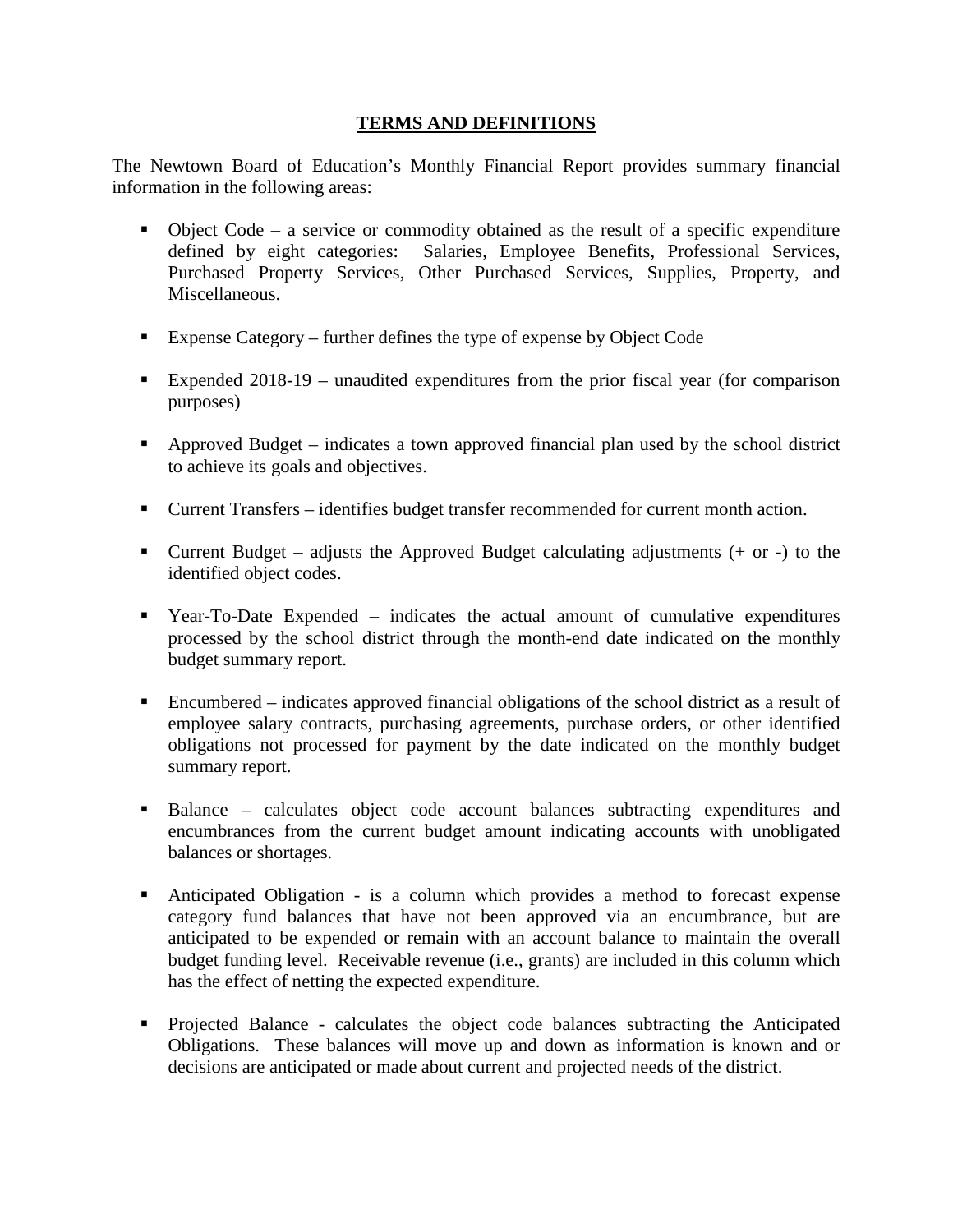The monthly budget summary report also provides financial information on the State of Connecticut grant reimbursement programs (Excess Cost and Agency Placement Grants and Magnet Grant Transportation). These reimbursement grants/programs are used to supplement local school district budget programs as follows:

Excess Cost Grant – (Current Formula) this State of Connecticut reimbursement grant is used to support local school districts for education costs of identified special education students whose annual education costs exceed local prior year per pupil expenditure by 4 ½. Students placed by the Department of Child and Family Services (DCF) are reimbursed after the school district has met the prior year's per pupil expenditure. School districts report these costs annually in December and March of each fiscal year. State of Connecticut grant calculations are determined by reimbursing eligible costs (60%-100%) based on the SDE grant allocation and all other town submittals.

Magnet Transportation Grant – provides reimbursement of \$1,300 for local students attending approved Magnet school programs. The budgeted grant is \$37,700 for this year.

The last portion of the monthly budget summary reports school generated revenue that are anticipated revenue to the Town of Newtown. Fees and charges include:

- Local Tuition amounts the board receives from non-residents who pay tuition to attend Newtown schools. Primarily from staff members.
- High school fees for parking permits..
- The final revenue is miscellaneous fees, which constitute refunds, rebates, prior year claims, etc.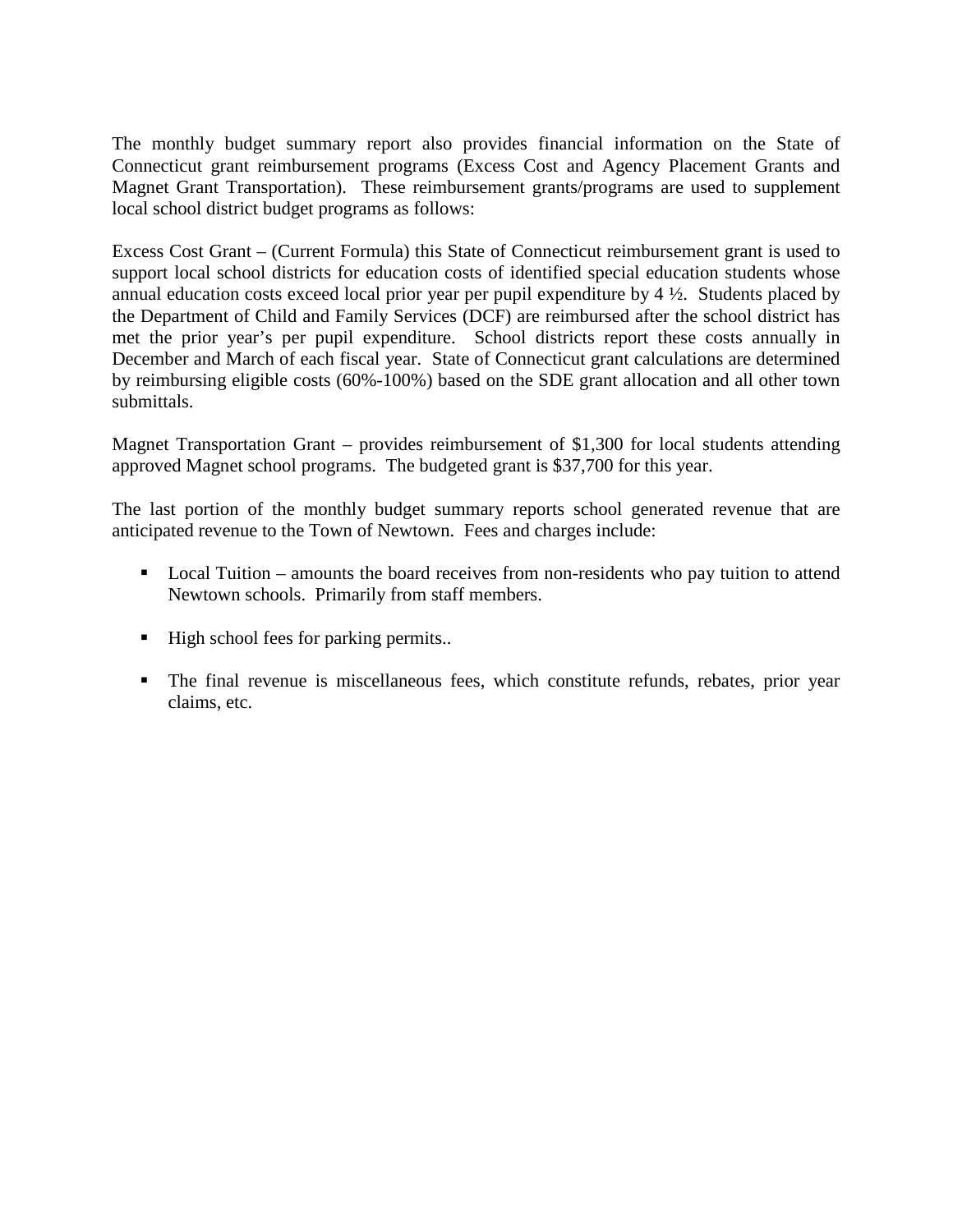#### 2019-20 BUDGET SUMMARY REPORT

FOR THE MONTH ENDING 10/31/2019

| <b>OBJECT</b><br><b>CODE</b> | <b>EXPENSE CATEGORY</b>          |     | <b>EXPENDED</b><br>$2018 - 2019$  |                          | 2019-20<br><b>APPROVED</b><br><b>BUDGET</b> | <b>CURRENT</b><br><b>TRANSFERS</b> |        | <b>CURRENT</b><br><b>BUDGET</b> |    | <b>YTD</b><br><b>EXPENDITURE</b> |          | <b>ENCUMBER</b>  |        | <b>BALANCE</b>  |    | <b>ANTICIPATED PROJECTED</b><br><b>OBLIGATIONS</b> |               | <b>BALANCE</b> |
|------------------------------|----------------------------------|-----|-----------------------------------|--------------------------|---------------------------------------------|------------------------------------|--------|---------------------------------|----|----------------------------------|----------|------------------|--------|-----------------|----|----------------------------------------------------|---------------|----------------|
|                              | <b>GENERAL FUND BUDGET</b>       |     |                                   |                          |                                             |                                    |        |                                 |    |                                  |          |                  |        |                 |    |                                                    |               |                |
| 100                          | <b>SALARIES</b>                  |     | 48,042,992 \ \ \$ 50,205,315 \ \$ |                          |                                             |                                    |        | $-$ \$ 50,205,315 \$            |    | 11,000,599                       |          | $$37,316,281$ \$ |        | 1,888,435 \$    |    | $1,699,090$ \$                                     |               | 189,345        |
| 200                          | <b>EMPLOYEE BENEFITS</b>         |     | 11,165,888                        |                          | $$11,093,340$ \ \$                          |                                    |        | $-$ \$ 11,093,340 \$            |    | 5,436,829                        | <b>S</b> | 4,183,899 \$     |        | 1,472,612 \$    |    | 1,470,613 \$                                       |               | 1,999          |
| 300                          | <b>PROFESSIONAL SERVICES</b>     | \$  | 767,554 \$                        |                          | 797,835 \$                                  |                                    | $-$ \$ | 797,835 \$                      |    | 192,427 \$                       |          | 110,372 \$       |        | 495,036 \$      |    | 495,037 \$                                         |               | (0)            |
| 400                          | PURCHASED PROPERTY SERV.         | \$. | 2,243,310                         | -S                       | 2,292,742 \$                                |                                    | $-$ \$ | 2,292,742 \$                    |    | 820,224 \$                       |          | 503,248 \$       |        | 969,270 \$      |    | 969,271 \$                                         |               | (1)            |
| 500                          | <b>OTHER PURCHASED SERVICES</b>  | \$. | 8,901,602                         |                          | $\frac{1}{2}$ 9,111,879 \$                  |                                    | $-$ \$ | 9,111,879 \$                    |    | 3,080,559 \$                     |          | 6,217,508 \$     |        | $(186, 187)$ \$ |    | $(52,915)$ \$                                      |               | (133, 272)     |
| 600                          | <b>SUPPLIES</b>                  |     | 3,784,438                         | -S                       | 3,671,332 \$                                |                                    | $-$ \$ | 3,671,332 \$                    |    | $1,047,236$ \$                   |          | 209,322 \$       |        | 2,414,774 \$    |    | 2,385,318 \$                                       |               | 29,456         |
| 700                          | <b>PROPERTY</b>                  | \$  | 756,806 \$                        |                          | 757,572 \$                                  |                                    | $-$ \$ | 757,572 \$                      |    | 250,477 \$                       |          | 151,960 \$       |        | 355,136 \$      |    | 355,136 \$                                         |               |                |
| 800                          | <b>MISCELLANEOUS</b>             | \$  | 62,869                            | $\overline{\phantom{a}}$ | 74,395 \$                                   |                                    | $-$ \$ | 74,395 \$                       |    | 54,071 \$                        |          | $3,394$ \$       |        | $16,930$ \$     |    | $16,930$ \$                                        |               | $\overline{0}$ |
| 910                          | <b>SPECIAL ED CONTINGENCY</b>    | \$  |                                   | $\overline{1}$           | 100,000 \$                                  |                                    | $-$ \$ | $100,000$ \$                    |    |                                  | $-$ \$   |                  | $-$ \$ | $100,000$ \$    |    |                                                    | $-$ \$        | 100,000        |
|                              | <b>TOTAL GENERAL FUND BUDGET</b> | S.  | 75,725,459   \$78,104,410 \$      |                          |                                             |                                    |        | $-$ \$ 78,104,410 \$            |    | 21,882,421                       |          | \$48,695,983     | - \$   | 7,526,006       | -S | 7,338,479 \$                                       |               | 187,527        |
| 900                          | <b>TRANSFER NON-LAPSING</b>      | \$  | 328,772 \$                        |                          |                                             |                                    |        |                                 |    |                                  |          |                  |        |                 |    |                                                    | $\mathbf{\$}$ |                |
|                              | <b>GRAND TOTAL</b>               |     | 76,054,231 \$78,104,410 \$        |                          |                                             |                                    |        | $-$ \$ 78,104,410               | -S | 21.882.421                       | -S       | 48.695.983       | -S     | 7,526,006       | -8 | 7,338,479                                          | -S            | 187,527        |

*(Unaudited)*  $\overline{ }$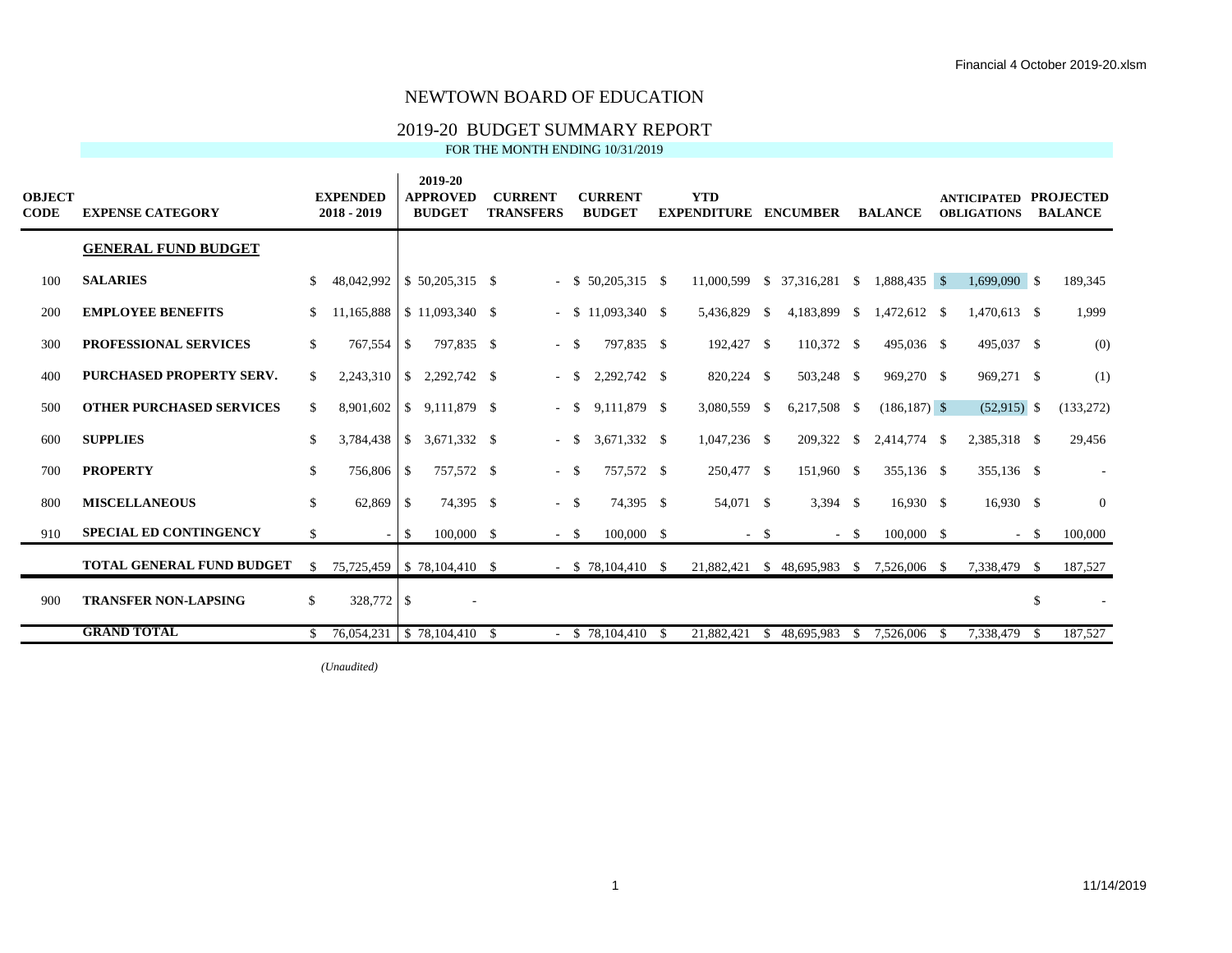#### 2019-20 BUDGET SUMMARY REPORT

| <b>OBJECT</b><br><b>CODE</b> | <b>EXPENSE CATEGORY</b>                     |               | <b>EXPENDED</b><br>2018 - 2019 |                          | 2019-20<br><b>APPROVED</b><br><b>BUDGET</b> | <b>CURRENT</b><br><b>TRANSFERS</b> |      | <b>CURRENT</b><br><b>BUDGET</b> | <b>YTD</b><br><b>EXPENDITURE</b> |              | <b>ENCUMBER</b>  |          | <b>BALANCE</b> |                    | <b>ANTICIPATED PROJECTED</b><br><b>OBLIGATIONS</b> |      | <b>BALANCE</b> |
|------------------------------|---------------------------------------------|---------------|--------------------------------|--------------------------|---------------------------------------------|------------------------------------|------|---------------------------------|----------------------------------|--------------|------------------|----------|----------------|--------------------|----------------------------------------------------|------|----------------|
| 100                          | <b>SALARIES</b>                             |               |                                |                          |                                             |                                    |      |                                 |                                  |              |                  |          |                |                    |                                                    |      |                |
|                              | <b>Administrative Salaries</b>              | \$            | 3,926,453                      |                          | $$4.156.163$ \$                             | $-$ \$                             |      | $4.156.163$ \$                  | 1.272.593                        | \$           | 2.876.686 \$     |          | $6.884$ \$     |                    | 5,965 \$                                           |      | 919            |
|                              | Teachers & Specialists Salaries             | \$            | 30,602,780   \$ 31,770,823 \$  |                          |                                             | $-$ \$                             |      | 31,770,823 \$                   | 6,117,831                        |              | $$25,402,986$ \; |          | 250,007 \$     |                    | 136,183 \$                                         |      | 113,824        |
|                              | Early Retirement                            | \$            | 40,000                         | $\vert$ \$               | 32,000                                      |                                    | \$   | 32,000 \$                       | 32,000 \$                        |              | $\sim$           | -\$      |                | $-$ \$             |                                                    | -\$  |                |
|                              | Continuing Ed./Summer School                | \$            | 89,327                         | $\overline{\phantom{a}}$ | 94,514                                      |                                    | \$   | 94,514 \$                       | 55,506 \$                        |              | 32,272 \$        |          | $6,736$ \$     |                    | $6,700$ \$                                         |      | 36             |
|                              | Homebound & Tutors Salaries                 | \$            | 150,895 \$                     |                          | 162,236                                     |                                    | \$   | 162,236 \$                      | $12,146$ \$                      |              | 50,562 \$        |          | 99,527 \$      |                    | 99,527 \$                                          |      |                |
|                              | <b>Certified Substitutes</b>                | $\mathcal{S}$ | 629,852 \$                     |                          | 652,430                                     |                                    | \$   | 652,430 \$                      | 191,351 \$                       |              | 162,243 \$       |          | 298,836 \$     |                    | 298,836 \$                                         |      | (0)            |
|                              | Coaching/Activities                         | \$            | 621,521                        | $\overline{\phantom{a}}$ | 652,752                                     |                                    | \$   | 652,752 \$                      | 72 \$                            |              | 127,903 \$       |          | 524,777 \$     |                    | 524,777 \$                                         |      |                |
|                              | Staff & Program Development                 | \$            | $226,225$ \$                   |                          | 213,494                                     |                                    | \$.  | 213,494 \$                      | 44,218 \$                        |              | 34,256 \$        |          | 135,020 \$     |                    | 135,020 \$                                         |      |                |
|                              | <b>CERTIFIED SALARIES</b>                   | \$            | 36,287,053                     |                          | $$37,734,412$ \\$                           |                                    |      | $-$ \$ 37,734,412 \$            | 7,725,717                        |              | \$28,686,908     | - \$     | 1,321,787 \$   |                    | 1,207,008                                          | - \$ | 114,779        |
|                              | Supervisors/Technology Salaries             | $\mathbb{S}$  | 879,898                        | $\mathcal{S}$            | 934,371                                     |                                    | \$   | 934,371 \$                      | 311,194 \$                       |              | 575,507 \$       |          | 47,670 \$      |                    | 33,577 \$                                          |      | 14,093         |
|                              | Clerical & Secretarial salaries             | \$            | 2,261,580                      |                          | \$2,339,317                                 |                                    | \$   | 2,339,317 \$                    | 664,761                          | -\$          | 1,675,545 \$     |          | $(989)$ \$     |                    |                                                    | - \$ | (989)          |
|                              | <b>Educational Assistants</b>               | \$            | 2,577,377                      | $\mathbb{S}$             | 2,783,832 \$                                |                                    | -S   | 2,783,832 \$                    | 586,516 \$                       |              | 2,162,288 \$     |          | 35,028 \$      |                    | 35,028 \$                                          |      | $\Omega$       |
|                              | Nurses & Medical advisors                   | \$            | 734,534                        | S                        | 779,871                                     |                                    | \$   | 779,871 \$                      | 146,192 \$                       |              | 585,864 \$       |          | 47,815 \$      |                    | 47,815 \$                                          |      | $\Omega$       |
|                              | Custodial & Maint Salaries                  | \$            |                                |                          | 3,212,091                                   |                                    | \$   | 3,212,091 \$                    | 983,310                          | \$           | 2,052,717 \$     |          | 176,064 \$     |                    | 114,679 \$                                         |      | 61,384         |
|                              | Non Certified Adj & Bus Drivers salaries \$ |               | $12,745$ \$                    |                          | 25,022                                      |                                    | \$   | 25,022 \$                       | 4,748 \$                         |              | 20,274 \$        |          | $\sim$         | $\mathbf{\hat{s}}$ |                                                    | -\$  |                |
|                              | Career/Job salaries                         | \$            | 48,376 \$                      |                          | 141,195                                     |                                    | \$   | 141,195 \$                      | 1,409 \$                         |              | 180,370 \$       |          | $(40,583)$ \$  |                    | $(40,583)$ \$                                      |      | (0)            |
|                              | <b>Special Education Svcs Salaries</b>      | \$            | 1,172,425                      | $\vert$ \$               | 1,271,345                                   |                                    | \$   | 1,271,345 \$                    | 294,534 \$                       |              | 929,626 \$       |          | $47,185$ \$    |                    | 47,108 \$                                          |      | 77             |
|                              | Attendance & Security Salaries              | \$            | 580,533 \$                     |                          | 605,759                                     |                                    | \$   | 605,759 \$                      | 138,648 \$                       |              | 447,181 \$       |          | 19,929 \$      |                    | 19,929                                             | -S   | $\Omega$       |
|                              | Extra Work - Non-Cert                       | \$            | $104,484$ \$                   |                          | 110,362                                     |                                    | \$   | 110,362 \$                      | 67,131 \$                        |              |                  | - \$     | 43,231 \$      |                    | 43,231 \$                                          |      |                |
|                              | Custodial & Maint. Overtime                 | $\mathcal{S}$ | 228,815 \$                     |                          | 235,738                                     |                                    | \$   | 235,738 \$                      | 72,547 \$                        |              |                  | $-$ \$   | 163,191 \$     |                    | 163,191 \$                                         |      |                |
|                              | Civic activities/Park & Rec                 | \$            | 38,858 \$                      |                          | 32,000                                      |                                    | \$   | 32,000 \$                       | 3,892 \$                         |              |                  | $-$ \$   | 28,108 \$      |                    | 28,108 \$                                          |      |                |
|                              | <b>NON-CERTIFIED SALARIES</b>               | \$            | 11,755,939                     |                          | $$12,470,903$ \;                            |                                    |      | $-$ \$ 12,470,903 \$            | 3,274,882                        | $\mathbb{S}$ | 8,629,373        | <b>S</b> | 566,649 \$     |                    | 492,083                                            | - \$ | 74,566         |
|                              | <b>SUBTOTAL SALARIES</b>                    | \$            | 48,042,992                     |                          | $$50,205,315$ \$                            |                                    | - \$ | 50,205,315 \$                   | 11.000.599 \$                    |              | 37,316,281 \$    |          | 1.888.435 \$   |                    | 1.699.090                                          | -\$  | 189,345        |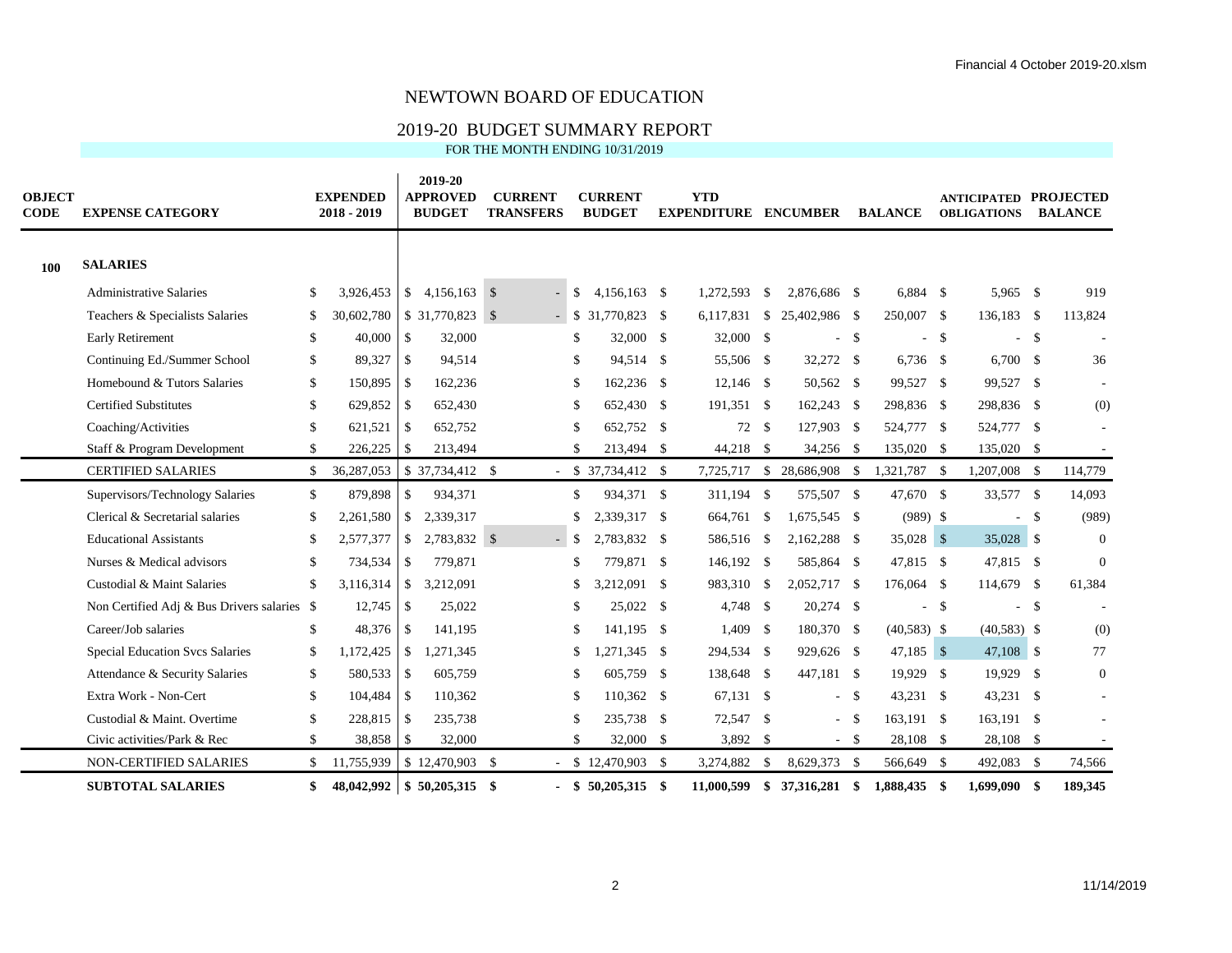#### 2019-20 BUDGET SUMMARY REPORT

| <b>OBJECT</b><br><b>CODE</b> | <b>EXPENSE CATEGORY</b>                                                                |              | <b>EXPENDED</b><br>$2018 - 2019$ |               | 2019-20<br><b>APPROVED</b><br><b>BUDGET</b> |      | <b>CURRENT</b><br><b>TRANSFERS</b> |           | <b>CURRENT</b><br><b>BUDGET</b> | <b>YTD</b><br><b>EXPENDITURE</b> |      | <b>ENCUMBER</b>        |              | <b>BALANCE</b>           | <b>ANTICIPATED</b><br><b>OBLIGATIONS</b> |        | <b>PROJECTED</b><br><b>BALANCE</b> |
|------------------------------|----------------------------------------------------------------------------------------|--------------|----------------------------------|---------------|---------------------------------------------|------|------------------------------------|-----------|---------------------------------|----------------------------------|------|------------------------|--------------|--------------------------|------------------------------------------|--------|------------------------------------|
| 200                          | <b>EMPLOYEE BENEFITS</b>                                                               |              |                                  |               |                                             |      |                                    |           |                                 |                                  |      |                        |              |                          |                                          |        |                                    |
|                              | Medical & Dental Expenses                                                              | \$           | 8,179,822                        | \$            | 8,058,967                                   |      |                                    | \$        | 8.058.967 \$                    | 4,071,428                        | -\$  | 3,954,775 \$           |              | 32,764 \$                | 32,764 \$                                |        | $\overline{0}$                     |
|                              | Life Insurance                                                                         | $\mathbb{S}$ | 84,680                           | $\mathcal{S}$ | 87.134                                      |      |                                    | \$.       | 87.134 \$                       | 28,390 \$                        |      |                        | $-$ \$       | 58,744 \$                | 58,744 \$                                |        | (0)                                |
|                              | FICA & Medicare                                                                        | \$           | 1,499,915                        | $\mathbb{S}$  | 1,534,045                                   |      |                                    | \$        | ,534,045 \$                     | 365,944 \$                       |      | ÷.                     | $\mathbf{s}$ | $1.168, 101$ \$          | $1,168,101$ \$                           |        |                                    |
|                              | Pensions                                                                               | \$           | 809,692                          | \$            | 864,842                                     |      |                                    | £.        | 864,842 \$                      | 729,011 \$                       |      | $10,461$ \$            |              | 125,370 \$               | 125,370 \$                               |        |                                    |
|                              | Unemployment & Employee Assist.                                                        | \$           | 59,858                           | <sup>\$</sup> | 87,000                                      |      |                                    | \$.       | 87,000 \$                       | 1,366 \$                         |      |                        | $-$ \$       | 85,634 \$                | 85,634 \$                                |        |                                    |
|                              | <b>Workers Compensation</b>                                                            | \$           | 531,920                          | \$            | 461,352                                     |      |                                    | \$.       | 461,352 \$                      | 240,689                          | - \$ | 218,663                | <b>S</b>     | $1,999$ \$               |                                          | $-$ \$ | 1,999                              |
|                              | <b>SUBTOTAL EMPLOYEE BENEFITS \$</b>                                                   |              | 11,165,888                       |               | $$11,093,340$ \\$                           |      |                                    |           | $$11,093,340$ \$                | 5,436,829                        | -\$  | 4,183,899              | \$           | 1,472,612 \$             | $1,470,613$ \$                           |        | 1,999                              |
| 300                          | PROFESSIONAL SERVICES<br><b>Professional Services</b><br>Professional Educational Ser. | \$<br>S.     | 574,753 \$<br>192,800            | \$            | 590,802<br>207,033                          |      |                                    | \$.<br>\$ | 590,802 \$<br>207,033 \$        | 148,851 \$<br>43,575 \$          |      | 91,018 \$<br>19,354 \$ |              | 350.933 \$<br>144,104 \$ | 350,933 \$<br>144,104 \$                 |        | (0)                                |
|                              | <b>SUBTOTAL PROFESSIONAL SVCS</b>                                                      | - \$         | 767,554                          | \$            | 797,835 \$                                  |      | - \$                               |           | 797,835 \$                      | 192,427 \$                       |      | 110,372 \$             |              | 495,036 \$               | 495,037 \$                               |        | (0)                                |
| 400                          | <b>PURCHASED PROPERTY SVCS</b>                                                         |              |                                  |               |                                             |      |                                    |           |                                 |                                  |      |                        |              |                          |                                          |        |                                    |
|                              | Buildings & Grounds Services                                                           | \$           | 694,509                          | \$            | 708,805                                     |      |                                    | \$        | 708,805 \$                      | 272,151 \$                       |      | 262,974 \$             |              | 173,680 \$               | 173,680 \$                               |        | (0)                                |
|                              | Utility Services - Water & Sewer                                                       | \$           | 132,669                          | \$            | 147.645                                     |      |                                    | \$        | 147,645 \$                      | 49,061 \$                        |      |                        | $-$ \$       | 98,584 \$                | 98,584 \$                                |        |                                    |
|                              | Building, Site & Emergency Repairs                                                     | \$           | 550,790 \$                       |               | 460,850                                     |      |                                    | \$        | 460,850 \$                      | 137,121 \$                       |      | 61,333 \$              |              | 262,396 \$               | 262,396 \$                               |        | (0)                                |
|                              | <b>Equipment Repairs</b>                                                               | \$           | 300,958                          | \$            | 338,819                                     |      |                                    | £.        | 338,819 \$                      | 88,939 \$                        |      | 48,038 \$              |              | 201,842 \$               | 201,842 \$                               |        | $\mathbf{0}$                       |
|                              | Rentals - Building & Equipment                                                         | \$           | 271,749 \$                       |               | 272,923                                     |      |                                    | \$.       | 272,923 \$                      | 103,842 \$                       |      | 99,266 \$              |              | 69,815 \$                | 69,815 \$                                |        | (0)                                |
|                              | Building & Site Improvements                                                           | S.           | 292,635                          | \$            | 363,700                                     |      |                                    | \$.       | 363,700 \$                      | 169,109 \$                       |      | 31,638                 | - \$         | 162,954 \$               | 162,954 \$                               |        | (0)                                |
|                              | <b>SUBTOTAL PUR. PROPERTY SER.</b>                                                     | £.           | 2,243,310                        | \$            | 2,292,742                                   | - \$ |                                    | -8        | 2,292,742 \$                    | 820,224 \$                       |      | 503,248                | - \$         | 969,270 \$               | 969,271 \$                               |        | (1)                                |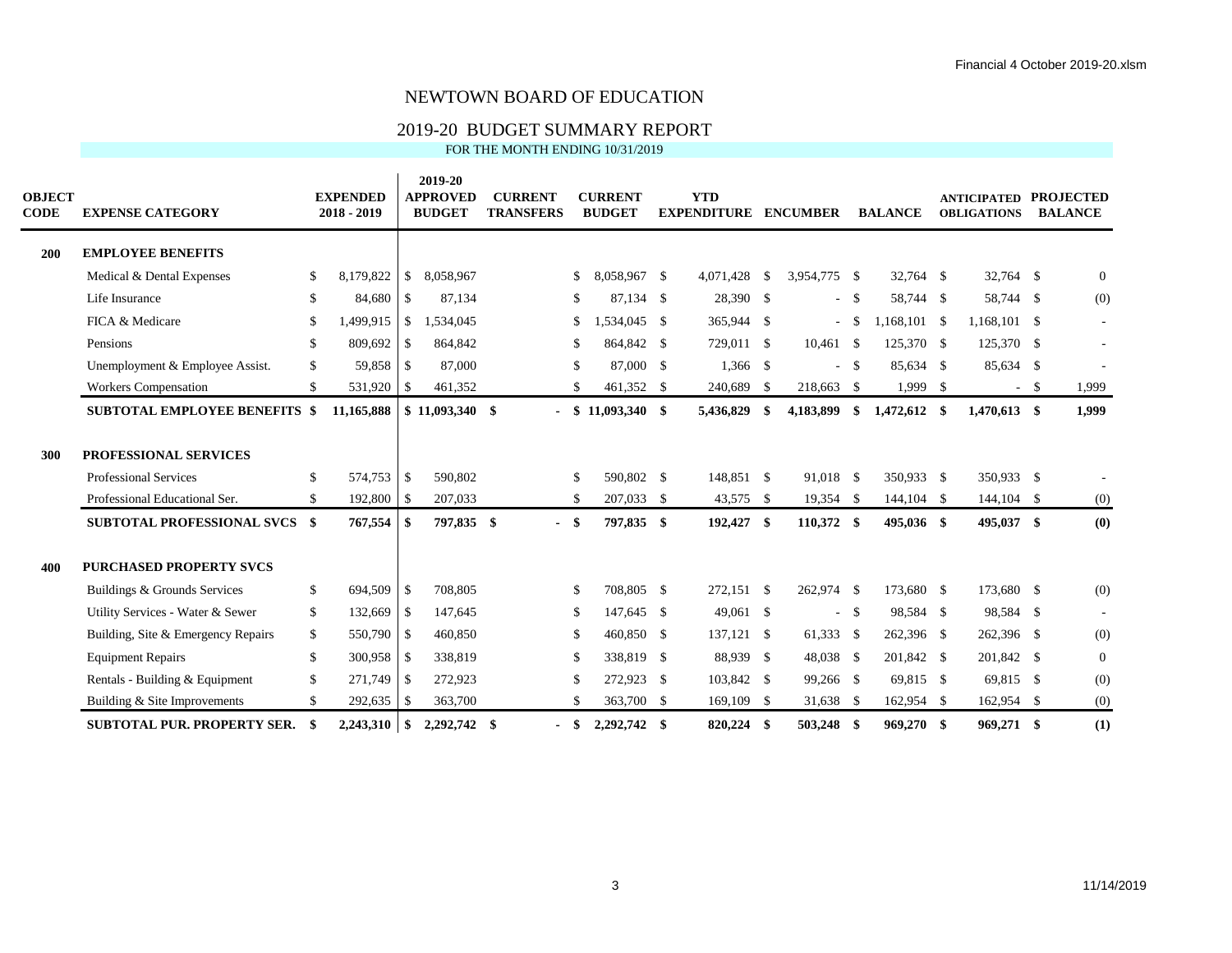#### 2019-20 BUDGET SUMMARY REPORT

| <b>OBJECT</b><br>CODE | <b>EXPENSE CATEGORY</b>               |               | <b>EXPENDED</b><br>2018 - 2019 |               | 2019-20<br><b>APPROVED</b><br><b>BUDGET</b> | <b>CURRENT</b><br><b>TRANSFERS</b> |               | <b>CURRENT</b><br><b>BUDGET</b> | <b>YTD</b><br><b>EXPENDITURE ENCUMBER</b> |     |              |      | <b>BALANCE</b>        | <b>ANTICIPATED</b><br><b>OBLIGATIONS</b> | <b>PROJECTED</b><br><b>BALANCE</b> |
|-----------------------|---------------------------------------|---------------|--------------------------------|---------------|---------------------------------------------|------------------------------------|---------------|---------------------------------|-------------------------------------------|-----|--------------|------|-----------------------|------------------------------------------|------------------------------------|
| 500                   | <b>OTHER PURCHASED SERVICES</b>       |               |                                |               |                                             |                                    |               |                                 |                                           |     |              |      |                       |                                          |                                    |
|                       | <b>Contracted Services</b>            | <sup>\$</sup> | 619,306                        | $\mathbb{S}$  | 631,536                                     |                                    | \$            | 631,536 \$                      | 363,479 \$                                |     | 76,123 \$    |      | 191,934 \$            | 191,934 \$                               | (0)                                |
|                       | <b>Transportation Services</b>        | <sup>\$</sup> | 4,180,892                      | \$            | 4,323,600                                   |                                    | \$.           | 4,323,600 \$                    | 950,567                                   | -S  | 2,658,730 \$ |      | 714,303 \$            | 701,883 \$                               | 12,420                             |
|                       | Insurance - Property & Liability      | <sup>\$</sup> | 400,457                        | $\mathcal{S}$ | 407,947                                     |                                    | \$            | 407,947 \$                      | 217,349 \$                                |     | 159,937 \$   |      | 30,661 \$             | 26,000 \$                                | 4,661                              |
|                       | Communications                        | <sup>\$</sup> | 140,237                        | l \$          | 160,926                                     |                                    | \$            | 160,926 \$                      | 58,194 \$                                 |     | 68,098 \$    |      | 34,635 \$             | 34,635 \$                                | (0)                                |
|                       | <b>Printing Services</b>              | <sup>\$</sup> | 32,114                         | -S            | 33,057                                      |                                    | \$            | 33,057 \$                       | 6,817 \$                                  |     | $10,352$ \$  |      | 15,888 \$             | 15,888 \$                                | (0)                                |
|                       | Tuition - Out of District             | <sup>\$</sup> | 3,330,730                      | <sup>S</sup>  | 3,328,479                                   |                                    | \$.           | 3,328,479 \$                    | 1,427,593                                 | -S  | 3,135,053    |      | $\frac{1,234,167}{8}$ | $(1,083,814)$ \$                         | (150, 353)                         |
|                       | Student Travel & Staff Mileage        | <sup>\$</sup> | 197,866                        | -S            | 226,334                                     |                                    | \$            | 226,334 \$                      | 56,559 \$                                 |     | $109,216$ \$ |      | 60,559 \$             | 60,559 \$                                | (0)                                |
|                       | <b>SUBTOTAL OTHER PURCHASED SI \$</b> |               | 8,901,602                      | S.            | 9,111,879 \$                                | $\blacksquare$                     | \$            | 9,111,879 \$                    | 3,080,559                                 | -\$ | 6,217,508 \$ |      | $(186, 187)$ \$       | $(52,915)$ \$                            | (133, 272)                         |
| 600                   | <b>SUPPLIES</b>                       |               |                                |               |                                             |                                    |               |                                 |                                           |     |              |      |                       |                                          |                                    |
|                       | Instructional & Library Supplies      | <sup>\$</sup> | 885,366                        | l \$          | 819.252                                     |                                    | \$            | 819.252 \$                      | 347,685 \$                                |     | 78,993 \$    |      | 392,574 \$            | 392,574 \$                               | (0)                                |
|                       | Software, Medical & Office Sup.       | \$            | 189,356 \$                     |               | 216,843                                     |                                    | \$            | 216,843 \$                      | 88,000 \$                                 |     | 47,712 \$    |      | 81,132 \$             | 81,132 \$                                | (0)                                |
|                       | <b>Plant Supplies</b>                 | <sup>\$</sup> | 366,651                        | - \$          | 375,000                                     |                                    | \$            | 375,000 \$                      | 78,025 \$                                 |     | 51,719 \$    |      | 245,256 \$            | 245,256 \$                               | $\Omega$                           |
|                       | Electric                              | <sup>\$</sup> | 1.433.462                      | \$            | 1,384,117                                   |                                    | \$            | 1,384,117 \$                    | 411,202 \$                                |     | $-$ \$       |      | 972,915 \$            | 947,000 \$                               | 25,915                             |
|                       | Propane & Natural Gas                 | <sup>\$</sup> | 426,559                        | $\mathbb{S}$  | 434,914                                     |                                    | \$            | 434,914 \$                      | 51,873 \$                                 |     | $-$ \$       |      | 383,041 \$            | 383,000 \$                               | 41                                 |
|                       | Fuel Oil                              | <sup>\$</sup> | 97,798                         | <b>S</b>      | 81,000                                      |                                    | \$            | 81,000 \$                       | $2,351$ \$                                |     | $-$ \$       |      | 78,649 \$             | 78,649 \$                                | $\overline{0}$                     |
|                       | Fuel For Vehicles & Equip.            | <sup>\$</sup> | 246,113                        | -S            | 203,992                                     |                                    | \$            | 203,992 \$                      | 7,381 \$                                  |     | $-$ \$       |      | 196,611 \$            | 193,111 \$                               | 3,500                              |
|                       | Textbooks                             | -S            | 139,133                        | -S            | 156,214                                     |                                    | <sup>\$</sup> | 156,214 \$                      | 60,720 \$                                 |     | 30,899       | - \$ | 64,596 \$             | 64,596 \$                                | (0)                                |
|                       | <b>SUBTOTAL SUPPLIES</b>              | \$            | 3,784,438                      | \$            | 3,671,332 \$                                | $\blacksquare$                     | -S            | 3,671,332 \$                    | $1,047,236$ \$                            |     | 209,322      | -S   | 2,414,774 \$          | 2,385,318 \$                             | 29,456                             |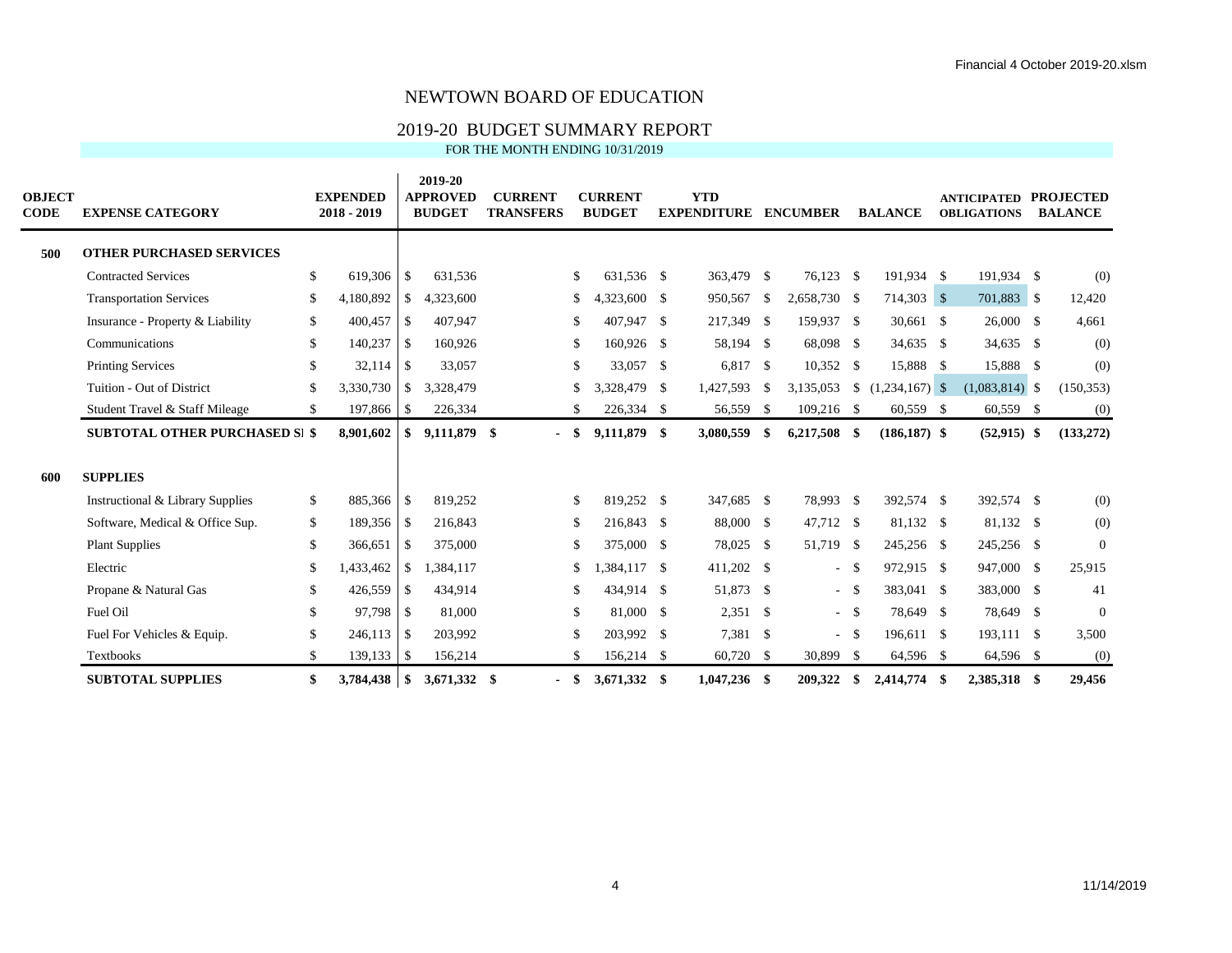#### 2019-20 BUDGET SUMMARY REPORT

FOR THE MONTH ENDING 10/31/2019

| <b>OBJECT</b><br><b>CODE</b> | <b>EXPENSE CATEGORY</b>       |     | <b>EXPENDED</b><br>$2018 - 2019$ |              | 2019-20<br><b>APPROVED</b><br><b>BUDGET</b> | <b>CURRENT</b><br><b>TRANSFERS</b> | <b>CURRENT</b><br><b>BUDGET</b> |        | <b>YTD</b><br><b>EXPENDITURE</b> |        | <b>ENCUMBER</b> |        | <b>BALANCE</b> |        | <b>ANTICIPATED</b><br><b>OBLIGATIONS</b> |        | <b>PROJECTED</b><br><b>BALANCE</b> |
|------------------------------|-------------------------------|-----|----------------------------------|--------------|---------------------------------------------|------------------------------------|---------------------------------|--------|----------------------------------|--------|-----------------|--------|----------------|--------|------------------------------------------|--------|------------------------------------|
| 700                          | <b>PROPERTY</b>               |     |                                  |              |                                             |                                    |                                 |        |                                  |        |                 |        |                |        |                                          |        |                                    |
|                              | Capital Improvements (Sewers) | \$  |                                  | $-1$ \$      |                                             |                                    | \$                              | $-$ \$ |                                  | $-$ \$ |                 | $-$ \$ |                | $-$ \$ |                                          | $-$ \$ |                                    |
|                              | <b>Technology Equipment</b>   | \$  | 576,182                          | \$           | 550,000                                     |                                    | \$<br>550,000 \$                |        | 233,394 \$                       |        | $41,162$ \$     |        | 275,444 \$     |        | 275,444 \$                               |        |                                    |
|                              | Other Equipment               | \$. | 180,624                          | $\mathbf{s}$ | 207,572                                     |                                    | \$<br>207,572 \$                |        | 17,083                           | - \$   | 110,798 \$      |        | 79,691 \$      |        | 79,691 \$                                |        |                                    |
|                              | <b>SUBTOTAL PROPERTY</b>      | \$  | 756,806 \$                       |              | 757,572 \$                                  | - \$                               | 757,572 \$                      |        | 250,477 \$                       |        | 151,960 \$      |        | 355,136 \$     |        | 355,136 \$                               |        | ۰                                  |
| 800                          | <b>MISCELLANEOUS</b>          |     |                                  |              |                                             |                                    |                                 |        |                                  |        |                 |        |                |        |                                          |        |                                    |
|                              | Memberships                   | \$  |                                  |              | 74,395                                      |                                    | \$<br>74,395 \$                 |        | 54,071 \$                        |        | $3,394$ \$      |        | $16,930$ \$    |        | $16,930$ \$                              |        | $\overline{0}$                     |
|                              | <b>SUBTOTAL MISCELLANEOUS</b> | \$  |                                  |              | 74,395 \$                                   | - \$                               | 74,395 \$                       |        | 54,071 \$                        |        | $3,394$ \$      |        | $16,930$ \$    |        | $16,930$ \$                              |        | $\mathbf{0}$                       |
| 910                          | <b>SPECIAL ED CONTINGENCY</b> | \$  |                                  | \$           | 100,000                                     |                                    | \$<br>$100,000 \quad$ \$        |        |                                  | $-$ \$ |                 | - \$   | $100,000$ \$   |        | $\sim$                                   |        | 100,000                            |
|                              | <b>TOTAL LOCAL BUDGET</b>     |     | 75,725,459   \$78,104,410 \$     |              |                                             | - \$                               | 78,104,410                      | - \$   | 21,882,421                       |        | 48,695,983      | ъ      | 7,526,006      |        | 7,338,479                                | -SS    | 187,527                            |

*(Unaudited)*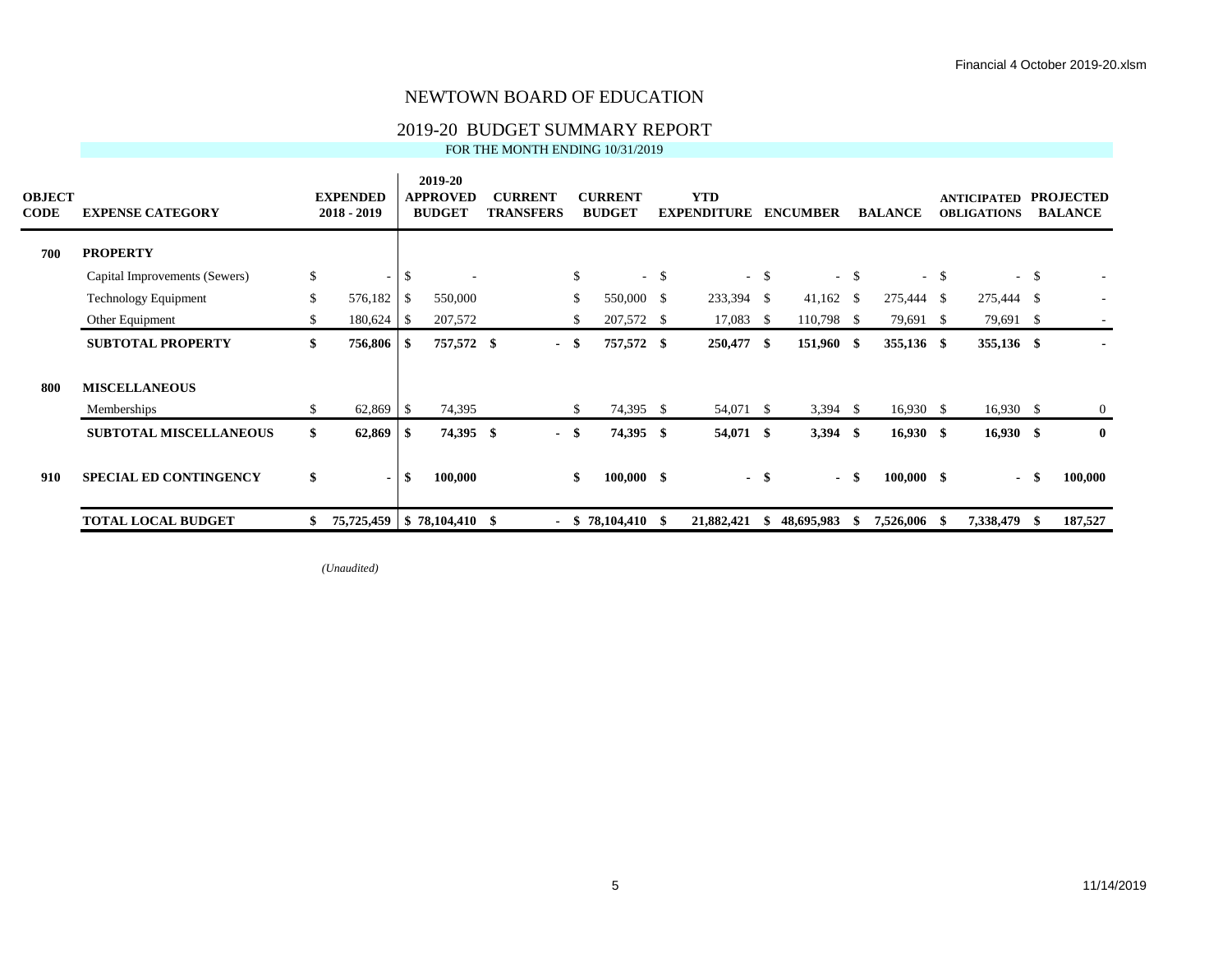#### 2019-20 BUDGET SUMMARY REPORT

|               |                         |                 | 2019-20         |                  |                |                    |                 |                |                              |         |
|---------------|-------------------------|-----------------|-----------------|------------------|----------------|--------------------|-----------------|----------------|------------------------------|---------|
| <b>OBJECT</b> |                         | <b>EXPENDED</b> | <b>APPROVED</b> | <b>CURRENT</b>   | <b>CURRENT</b> | <b>YTD</b>         |                 |                | <b>ANTICIPATED PROJECTED</b> |         |
| <b>CODE</b>   | <b>EXPENSE CATEGORY</b> | $2018 - 2019$   | <b>BUDGET</b>   | <b>TRANSFERS</b> | <b>BUDGET</b>  | <b>EXPENDITURE</b> | <b>ENCUMBER</b> | <b>BALANCE</b> | <b>OBLIGATIONS</b>           | BALANCE |
|               |                         |                 |                 |                  |                |                    |                 |                |                              |         |

| <b>BOARD OF EDUCATION FEES &amp; CHARGES - SERVICES</b> | 2019-20<br><b>APPROVED</b><br><b>BUDGET</b> | <b>RECEIVED</b> | <b>BALANCE</b> | $\frac{0}{0}$<br><b>RECEIVED</b> |
|---------------------------------------------------------|---------------------------------------------|-----------------|----------------|----------------------------------|
| <b>LOCAL TUITION</b>                                    | \$38,950                                    | \$9,310         | \$29,640       | 23.90%                           |
| HIGH SCHOOL FEES FOR PARKING PERMITS                    | \$20,000                                    | \$20,000        | \$0            | 100.00%                          |
| <b>MISCELLANEOUS FEES</b>                               | \$5,000                                     | \$1,501         | \$3,499        | 30.03%                           |
| <b>TOTAL SCHOOL GENERATED FEES</b>                      | \$63,950                                    | \$30,811        | \$33,139       | 48.18%                           |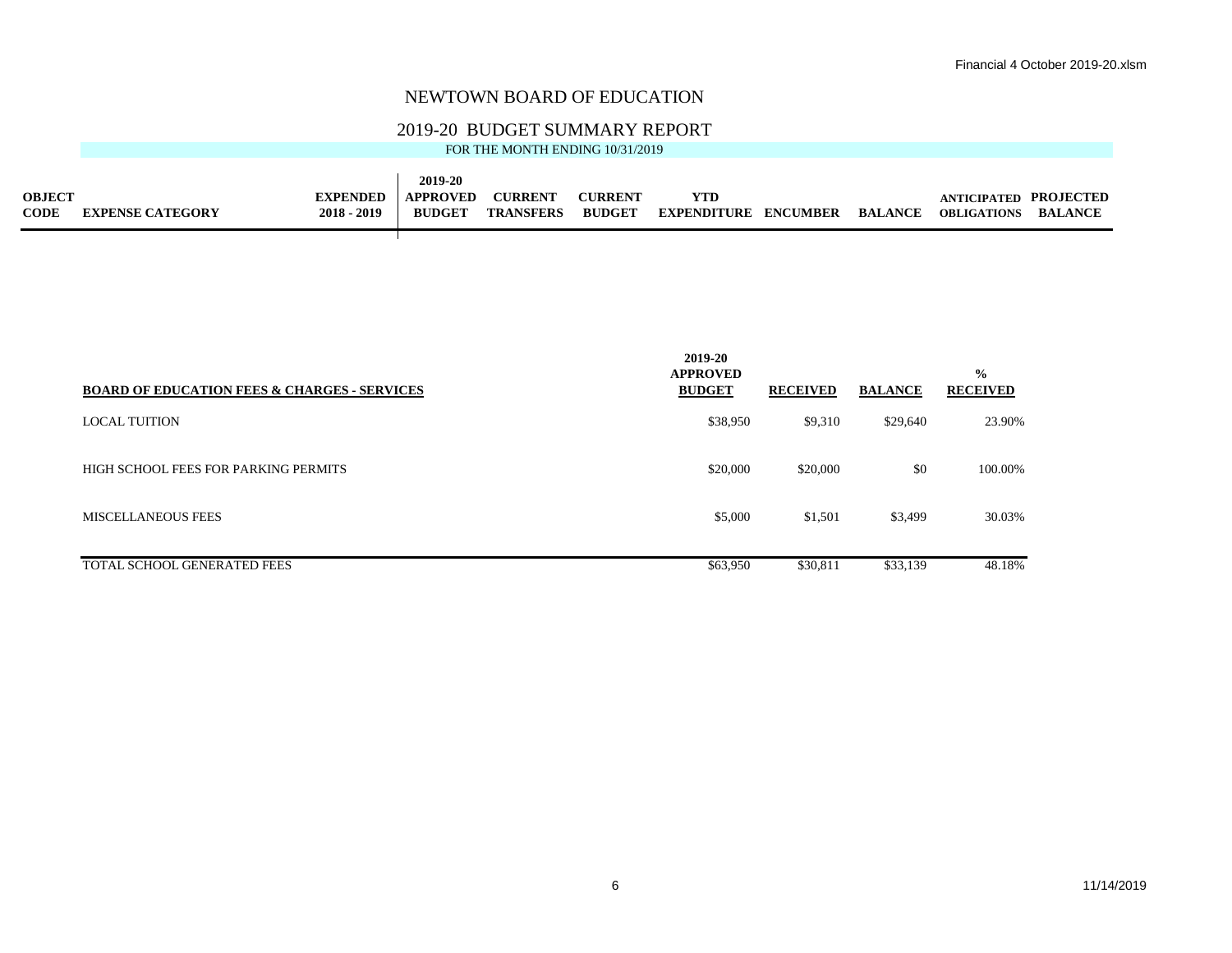### BUDGET SUMMARY REPORT

"FOR THE MONTH ENDING - OCTOBER 31, 2019"

#### **OFFSETTING REVENUE INCLUDED IN ANTICIPATED OBLIGATIONS**

|            | <b>OBJECT EXPENSE CATEGORY</b>                                   | <b>BUDGETED</b>                           |                    | <b>CURRENT BUDGET</b>   | <b>1st ESTIMATE</b>      | <b>STATE ESTIMATE -</b>                   | <b>Feb RECEIVED</b> | <b>May ESTIMATED</b> |
|------------|------------------------------------------------------------------|-------------------------------------------|--------------------|-------------------------|--------------------------|-------------------------------------------|---------------------|----------------------|
| 100        | <b>SALARIES</b>                                                  | $(54, 463)$ \$                            | \$                 | $(54, 463)$ \$          | $\overline{\phantom{a}}$ | $\mathcal{S}$                             |                     | $\mathcal{S}$        |
| 200        | <b>EMPLOYEE BENEFITS</b>                                         | \$                                        |                    | $\mathbb{S}$            |                          | $\mathcal{S}$                             |                     | $\mathcal{S}$        |
| 300        | PROFESSIONAL SERVICES                                            | $\mathcal{S}$                             |                    | \$                      |                          | $\mathcal{S}$                             |                     |                      |
| 400        | PURCHASED PROPERTY SERV.                                         | $\mathcal{S}$<br>\$                       |                    | $\mathcal{S}$           |                          | <sup>\$</sup>                             |                     |                      |
| 500        | <b>OTHER PURCHASED SERVICES</b>                                  | $(1,467,089)$ \$<br>\$                    |                    | $(1,467,089)$ \$        |                          | <sup>\$</sup>                             |                     |                      |
| 600        | <b>SUPPLIES</b>                                                  | $\mathbf{\hat{S}}$                        |                    | $\mathbf{\$}$           |                          | $\mathcal{S}$                             |                     |                      |
| 700        | <b>PROPERTY</b>                                                  | \$                                        |                    | \$                      |                          | $\mathcal{S}$                             |                     | <sup>\$</sup>        |
| 800        | <b>MISCELLANEOUS</b>                                             |                                           | \$                 | $\mathcal{S}$           |                          | $\mathcal{S}$                             | $\mathbf{\hat{S}}$  | -\$                  |
|            |                                                                  |                                           |                    |                         |                          |                                           |                     |                      |
|            | TOTAL GENERAL FUND BUDGET                                        | $$(1,521,552)$ \$                         | $\mathcal{S}$      | $(1,521,552)$ \$        | ÷.                       | $\mathcal{S}$                             | \$                  | $-$ \$               |
|            |                                                                  |                                           |                    |                         |                          |                                           |                     |                      |
| <b>100</b> | <b>SALARIES</b>                                                  |                                           |                    |                         |                          |                                           |                     |                      |
|            | <b>Administrative Salaries</b>                                   |                                           | \$                 |                         |                          | -\$                                       |                     |                      |
|            | Teachers & Specialists Salaries                                  |                                           | $\mathcal{S}$      |                         |                          | <sup>\$</sup>                             |                     |                      |
|            | Early Retirement                                                 |                                           |                    |                         |                          |                                           |                     |                      |
|            | Continuing Ed./Summer School                                     |                                           |                    |                         |                          |                                           |                     |                      |
|            | Homebound & Tutors Salaries                                      |                                           |                    |                         |                          |                                           |                     |                      |
|            | <b>Certified Substitutes</b>                                     |                                           |                    |                         |                          |                                           |                     |                      |
|            | Coaching/Activities                                              |                                           |                    |                         |                          |                                           |                     |                      |
|            | Staff & Program Development                                      | \$                                        | $\mathcal{S}$      |                         |                          | \$                                        |                     |                      |
|            | <b>CERTIFIED SALARIES</b>                                        | $\overline{\mathcal{S}}$<br>-\$<br>$\sim$ | $\mathcal{S}$      | <sup>\$</sup><br>$\sim$ |                          | $\mathcal{S}$<br>$\sim$                   | \$<br>$\sim$        | -\$                  |
|            | Supervisors/Technology Salaries                                  | \$                                        | <sup>\$</sup>      |                         |                          | <sup>\$</sup>                             |                     |                      |
|            | Clerical & Secretarial salaries                                  |                                           |                    |                         |                          | $\mathbf{\hat{S}}$                        |                     |                      |
|            | <b>Educational Assistants</b>                                    | (5,386)                                   |                    | (5,386)                 |                          |                                           |                     | $\mathcal{S}$        |
|            | Nurses & Medical advisors                                        |                                           |                    |                         |                          |                                           |                     |                      |
|            | Custodial & Maint Salaries                                       |                                           |                    |                         |                          |                                           |                     |                      |
|            | Non Certified Salary Adjustment                                  |                                           |                    |                         |                          |                                           |                     |                      |
|            | Career/Job salaries                                              |                                           |                    |                         |                          |                                           |                     |                      |
|            | <b>Special Education Svcs Salaries</b>                           | (49,077)                                  |                    | (49,077)                |                          |                                           |                     | \$                   |
|            | Attendance & Security Salaries<br>Extra Work - Non-Cert          |                                           |                    |                         |                          |                                           |                     |                      |
|            | Custodial & Maint. Overtime                                      |                                           |                    |                         |                          |                                           |                     |                      |
|            | Civic activities/Park & Rec                                      |                                           |                    |                         |                          | \$                                        |                     |                      |
|            | NON-CERTIFIED SALARIES                                           | $(54, 463)$ \$<br>\$                      | $\mathbf{\hat{S}}$ | $(54, 463)$ \$          |                          | $\mathcal{S}$<br>$\overline{\phantom{a}}$ | $\mathcal{S}$       | $-$ \$               |
|            |                                                                  |                                           |                    |                         |                          |                                           |                     |                      |
|            | <b>SUBTOTAL SALARIES</b>                                         | \$<br>$(54, 463)$ \$                      | $\mathbf{s}$       | $(54, 463)$ \$          | $\overline{\phantom{0}}$ | $\mathbf{s}$                              | \$                  | $-$ \$               |
| <b>200</b> | <b>EMPLOYEE BENEFITS</b><br><b>SUBTOTAL EMPLOYEE BENEFITS \$</b> | $-$ \$                                    | $-$ \$             | $-$ \$                  |                          | $-$ \$<br>$\blacksquare$                  | $\mathbf{s}$        | - \$                 |

 $\blacksquare$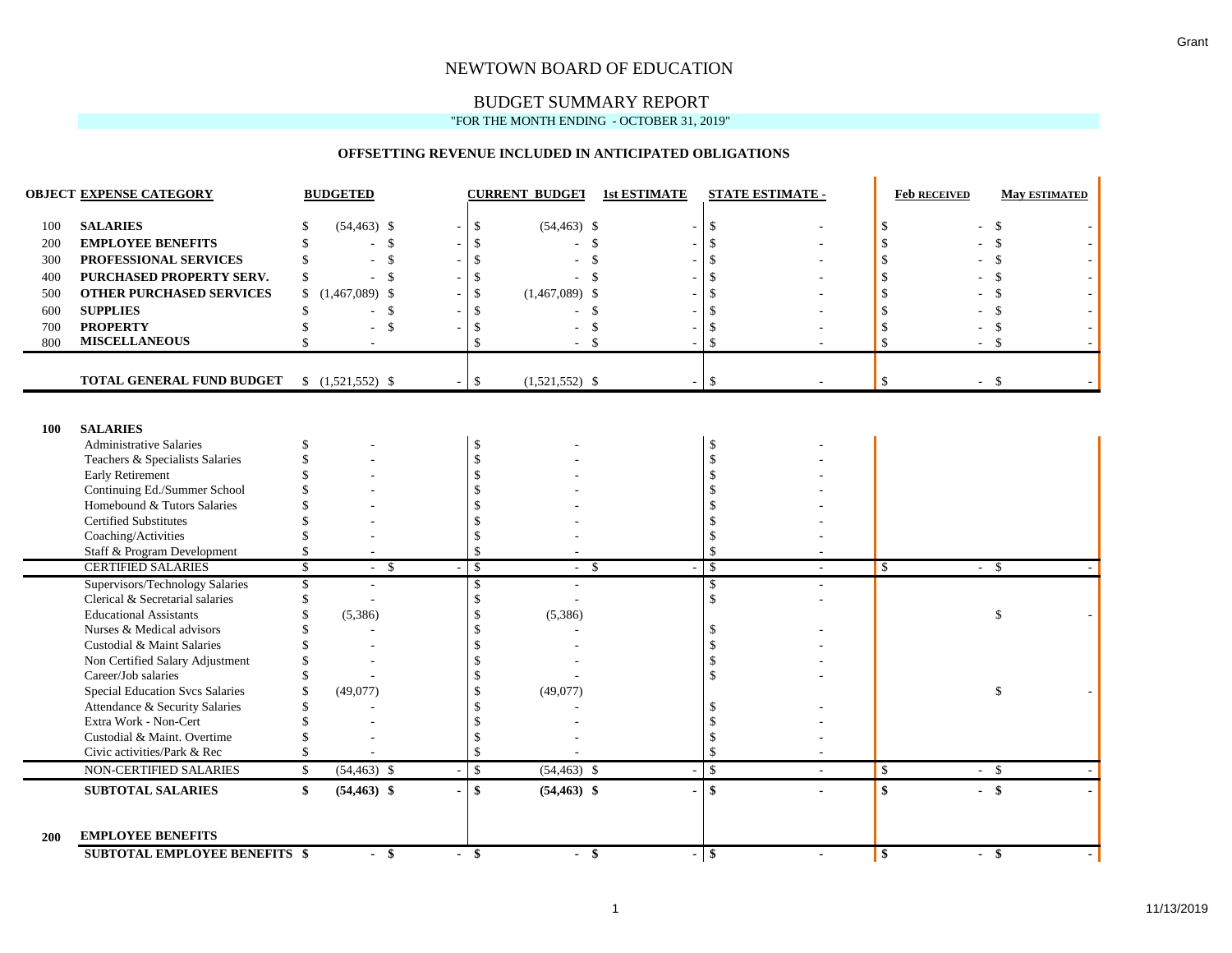# BUDGET SUMMARY REPORT

#### "FOR THE MONTH ENDING - OCTOBER 31, 2019"

#### **OFFSETTING REVENUE INCLUDED IN ANTICIPATED OBLIGATIONS**

|     | <b>OBJECT EXPENSE CATEGORY</b>                | <b>BUDGETED</b>    | <b>CURRENT BUDGET</b><br><b>1st ESTIMATE</b> | STATE ESTIMATE - | <b>Feb RECEIVED</b><br><b>May ESTIMATED</b> |
|-----|-----------------------------------------------|--------------------|----------------------------------------------|------------------|---------------------------------------------|
| 300 | PROFESSIONAL SERVICES                         |                    |                                              |                  |                                             |
|     | Professional Services                         |                    |                                              |                  | \$                                          |
|     | Professional Educational Ser.                 |                    |                                              |                  |                                             |
|     | <b>SUBTOTAL PROFESSIONAL SVCS</b>             | -\$<br>$-$ \$      | $-$ \$                                       | \$               | \$<br>- \$                                  |
| 400 | <b>PURCHASED PROPERTY SVCS</b>                |                    |                                              |                  |                                             |
|     | <b>SUBTOTAL PUR. PROPERTY SER. \$</b>         | $-$ \$             | \$                                           | \$               | $-$ \$<br>\$                                |
| 500 | <b>OTHER PURCHASED SERVICES</b>               |                    |                                              |                  |                                             |
|     | <b>Contracted Services</b>                    |                    |                                              |                  |                                             |
|     | <b>Transportation Services</b>                | (329, 230)         | (329, 230)                                   |                  | \$                                          |
|     | Insurance - Property & Liability              |                    |                                              |                  |                                             |
|     | Communications                                |                    |                                              |                  |                                             |
|     | <b>Printing Services</b>                      |                    |                                              |                  |                                             |
|     | Tuition - Out of District                     | (1, 137, 859)      | (1, 137, 859)                                |                  | S.                                          |
|     | Student Travel & Staff Mileage                |                    |                                              |                  |                                             |
|     | SUBTOTAL OTHER PURCHASED SI \$ (1,467,089) \$ |                    | $(1,467,089)$ \$                             | \$               | \$<br>- \$                                  |
| 600 | <b>SUPPLIES</b>                               |                    |                                              |                  |                                             |
|     | <b>SUBTOTAL SUPPLIES</b>                      | \$<br>$\sim$       | $-$ \$                                       | \$               | $-$ \$<br>\$                                |
| 700 | <b>PROPERTY</b>                               |                    |                                              |                  |                                             |
|     | <b>SUBTOTAL PROPERTY</b>                      | \$<br>- \$         | $-$ \$<br>\$                                 | \$               | $-$ \$<br>\$                                |
| 800 | <b>MISCELLANEOUS</b><br>Memberships           |                    |                                              |                  |                                             |
|     | <b>SUBTOTAL MISCELLANEOUS</b>                 | \$<br>\$<br>$\sim$ | $-$ \$<br>\$                                 | \$               | $-$ \$<br>\$                                |
|     | <b>TOTAL LOCAL BUDGET</b>                     | $$(1,521,552)$ \$  | $(1,521,552)$ \$<br>-\$                      | -\$              | $\mathbf{s}$<br>- \$                        |

Excess Cost and Agency placement Grants are budgeted at 75%. \$ (1,521,552)

2 11/13/2019

Grant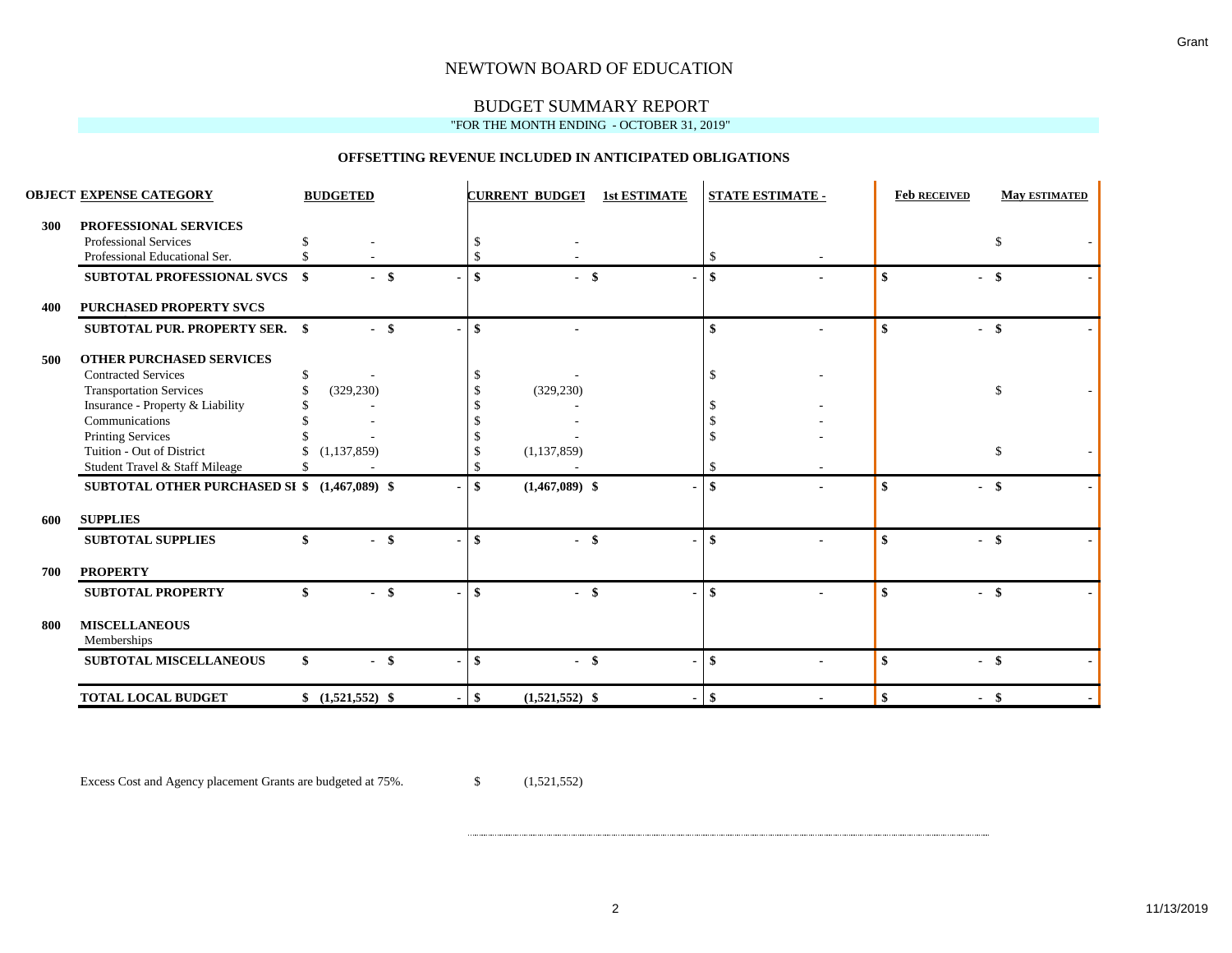# $2019 - 2020$ NEWTOWN BOARD OF EDUCATION **TRANSFERS RECOMMENDED NOVEMBER 19, 2019**

|               | <b>FROM</b>                             | m o<br>$\cdot$                                                     |                                    |
|---------------|-----------------------------------------|--------------------------------------------------------------------|------------------------------------|
| <b>AMOUNT</b> | $\cap$ ODE.<br><b>SCRIPTION</b><br>IDES | $\sim$<br>$\cdots$<br>$_{\rm 5CRIP}^{-1}$<br>$\sim$ ሥር IDFና $\sim$ | <b>DO</b><br>$\sim$<br>ASUL.<br>RЕ |
|               |                                         |                                                                    |                                    |

### **ADMINISTRATIVE**

| $$12.085$ <sup>T</sup> | -100 | ADMINISTRATIVE SALARIES         | 100 | <b>JADMINISTRATIVE SALARIES</b>            | TRANSFERS BETWEEN ADMINISTRATIVE SALARIES TO ADJUST<br>BUDGETS TO CURRENT STAFF SALARIES                                                                  |
|------------------------|------|---------------------------------|-----|--------------------------------------------|-----------------------------------------------------------------------------------------------------------------------------------------------------------|
| \$658,542              | 100  | TEACHERS & SPECIALISTS SALARIES | 100 | <b>TEACHERS &amp; SPECIALISTS SALARIES</b> | TRANSFERS BETWEEN TEACHERS & SPECIALISTS SALARIES AND<br>PROVISION FOR CERTIFIED SALARY ADJUSTMENTS TO ADJUST<br><b>BUDGETS TO CURRENT STAFF SALARIES</b> |
| \$104.300              | 100  | <b>EDUCATIONAL ASSISTANTS</b>   | 100 | <b>IEDUCATIONAL ASSISTANTS</b>             | TRANSFERS BETWEEN EDUCATIONAL ASSISTANTS TO ADJUST<br><b>BUDGETS TO CURRENT STAFF SALARIES</b>                                                            |

11/14/2019